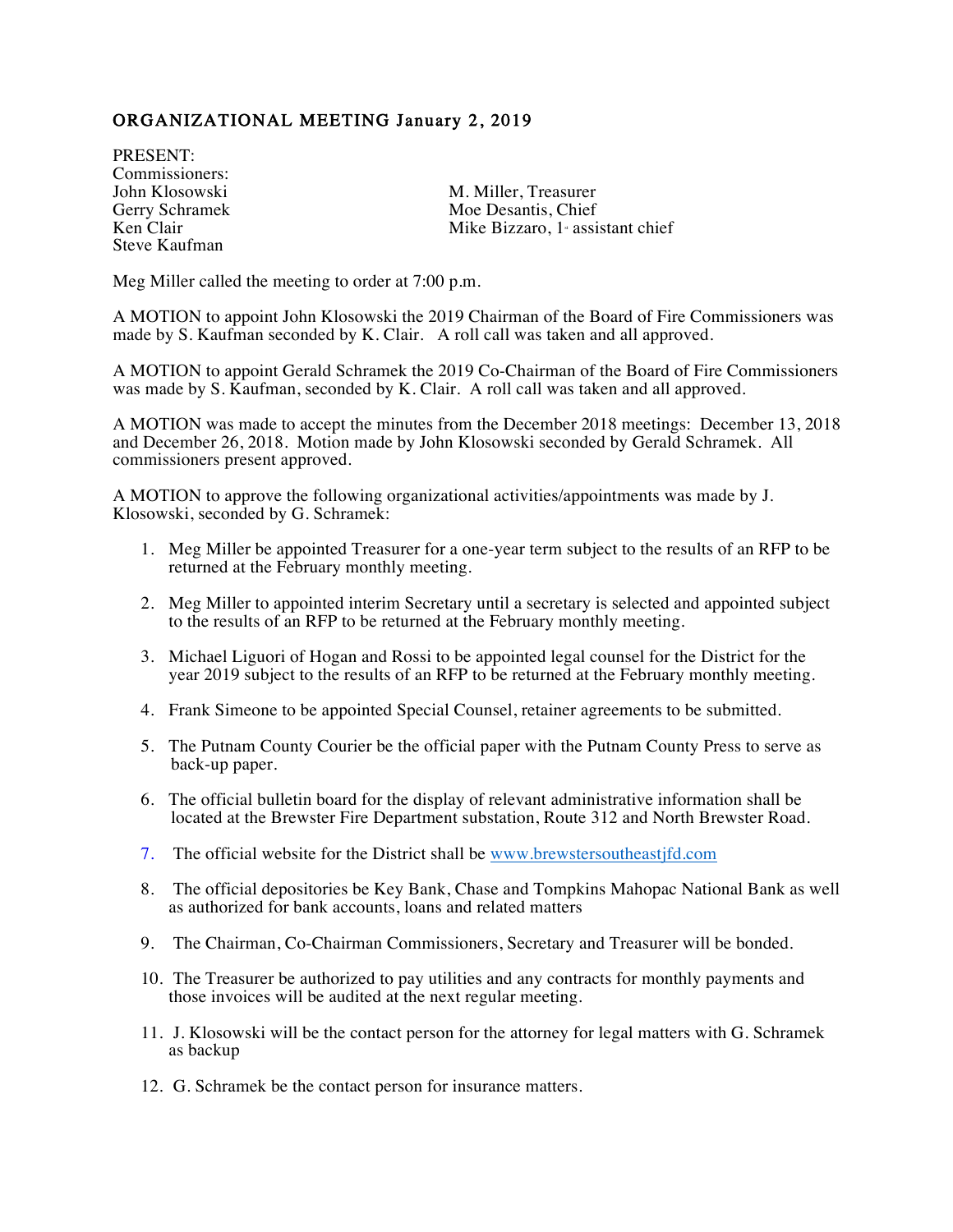- 13. S. Kaufman and J. Toscano will serve as the authorized representatives of the Board of Fire Commissioners as liaisons for the Awards Program.
- 14. All contracts will be signed by the Chairman and/or Co-Chairman and District Secretary.
- 15. Meg Miller serve as the Public Information Officer for the District for 2019.
- 16. The monthly meeting of the Brewster-Southeast Joint Fire District will be held at 7:00 pm on the second Wednesday of every month with the year-end meeting to be held on December  $26$ <sup>th</sup>, 2019. In deference to the September 11<sup>th</sup> memorials, the September meeting will be held on Tuesday September 10<sup>th</sup>, 2019. A Notice of the same to be published on the District website as well as the bulletin board.
- 17. Bruen, Deldin and Didio and VFIS are the District insurance companies subject to the results of an RFP to be returned at the April monthly meeting.
- 18. The District physician is TEK Occupational.
- 19. Frank Beccera is the District PIO/Photographer (as noted in District Social Media policy).
- 20. The Board authorizes membership in association of Fire Districts, FASNY and NFPA.
- 21. The Board set the following salaries:

 Mechanic/Maintenance: \$44.32/hr. subject to the results of an RFP to be returned at the February monthly meeting.

 District Secretary: \$3600/year subject to the results of an RFP to be returned at the February monthly meeting.

 Treasurer: \$12,000.00 subject to the results of an RFP to be returned at the February monthly meeting.

 Chiefs' Secretary salary to be negotiated by the Board subject to the results of an RFP to be returned at the February monthly meeting.

A roll call was taken and all present approved.

Chairman John Klosowski reviewed appointments made to the standing committees of the Fire District. All commissioners present approved.

Chiefs cars reports:

| Car          | Beginning<br>Mileage | Ending<br>Mileage | Total<br>Mileage | Maintenance                            |
|--------------|----------------------|-------------------|------------------|----------------------------------------|
| $11 - 1 - 1$ | 23612                | 25093             | 1481             | Snow tires mounted at Frank's Auto and |
|              |                      |                   |                  | maintenance                            |
| $11 - 1 - 2$ | 53643                | 54474             | 831              | Snow tires mounted at Frank's Auto     |
| $11 - 1 - 3$ | 25220                | 26105             | 885              | Snow tires mounted at Frank's Auto     |
| $11 - 8 - 3$ | 116433               | 116734            | 301              | None                                   |

New Business: